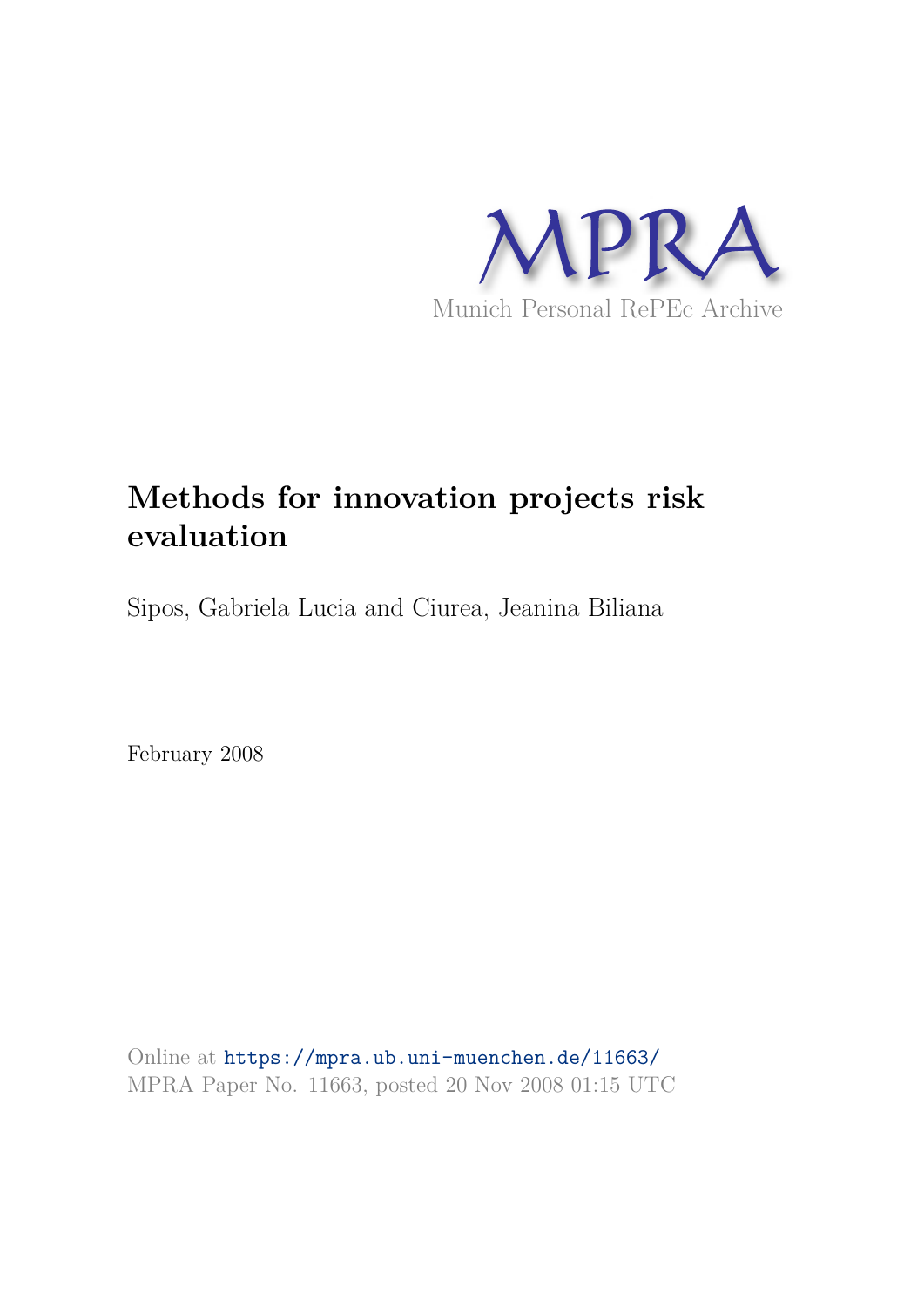# **METHODS FOR INNOVATION PROJECTS RISK EVALUATION**

 $Gabriela$  Lucia Şipoş<sup>1</sup>, Jeanina Biliana Ciurea<sup>2</sup>, *1-West University of Timi*-*oara, Faculty of Economics and Business Administration, Romania*  2-"Eftimie Murgu" University of Reşiţa, *Economic and Administrative Faculty, Romania* 

**Abstract:** Starting an innovation project assumes to state some competitive objectives referring to the allocated budget, time limit for project's ending and also to the quality and performance parameters of the new obtained product.

Referring to the innovation project development, the risk of unfulfilling the stated competitive objectives referrers to the exceeding the project's budget and terms, and also to unfitting in the quality and performance parameters established in the innovation project planning stage.

The large diversity of risk sources can be expressed by the possibility of appearance of some unexpected variations of the cost, time and quality of the new products. The innovation projects risk is settled by the variations of the cost, time and quality objectives effective values comparing to the planned values. Those variations are determined by purely random factors.

The innovation projects characterized by uniform variations of the cost, time and quality objectives effective values around the mean are considered to be under statistic control. Those projects' risk may be quantified and the risk impact over the project can be limited. The innovation projects characterized by fluctuant variations of the cost, time and quality objectives effective values around the mean are considered to be out of statistic control.

The aim of this paper is to present two categories of statistic methods for innovation projects risk quantifying. The first statistic methods that quantify the risk of unfitting the quantitative objectives referrers to the time risk, cost risk and the risk of unfitting established performance parameters. The second category of methods represents statistic methods that quantify the risk of unfitting the qualitative objectives of the projects – the risk of appearance major quality deficiencies.

### **1. Introduction**

Developing an innovation project at the enterprise level means to assume some risks and uncertainties. The risk and uncertainty are higher according with the newness degree of the project. The uncertainty may be considered the distance between the necessary information and the existent information about the new activity. Usually, only the radical innovation projects referring to an absolute new activity or product are subject of uncertainty. The other innovation projects are subject of risk. In this context, the risk of an innovation project can be defined to be "the measure of probability and consequences to not reach the project's objectives" and always bear an associated cost [2]. The risk of unfulfilling the competitive objectives of the innovation project means to exceed the project's budget and terms or to unfit in the quality and performance parameters established in the innovation project planning stage.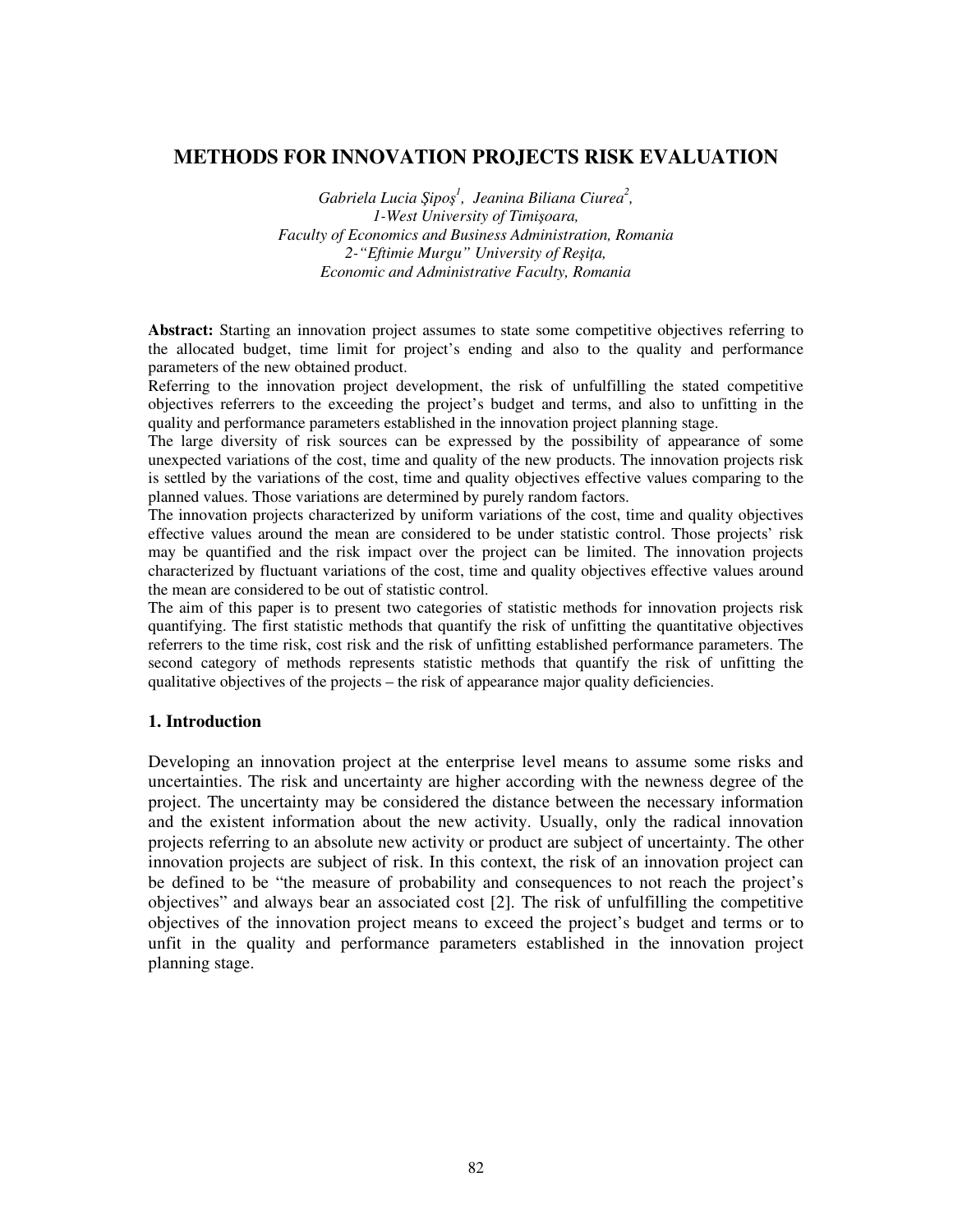The risk of exceeding the time terms of the innovation project, called "time risk", is significantly influenced by the duration of the project. A project has a high time risk when it's duration in time is very long or if the project consists in a number of sub-projects with critical time terms. In developing of the very long projects can appear dead times given by the necessity to reorganize the activity according with the environment changes. Those dead times can determine discontinuities in project's fulfilling. The dimension of the time risk for a project's activity is larger according with the shortness of its duration.

The risk of exceeding the budget of the innovation project, called "cost risk", appears because the defections in developing the project. Most of times, the cost risk is determined by the penalties due to the exceeding of planned durations.

The risk to unfit in the quality and performance project's parameters, called "quality risk", refers to the possibility that the product do not satisfy the consumer's needs. The quality criteria can be expressed both quantitative and qualitative, thus:

- The fitting in the technical inquiries express the measure in which the new product satisfy the expected technical performances;
- The value express the measure in which the new product can contribute to accomplish the planned financial and commercial objectives (market share, turnover or profit) in the competitive price conditions;
- The utility express the measure in which the new product reaches it's utility objective;
- The services attached to product refers to guarantee or post-guarantee services;
- The psychological impact refers to product's image and to its esthetical features.

The risk of an innovation project activity can be determined based on the partial risks afferent to the activity – the time risk, the cost risk and the quality risk. It is assumed that the risk of activity is given by the largest variation of the cost, time and quality objectives effective values comparing to the planned values. The time risk can be determined by composing the time risks for each project's activity. Similarly, can be quantified the cost risk and the quality risk of the innovation project.

The global risk of the innovation project can be found out composing the partial risks, referring to time, cost and quality, for all the project's activities. Thus, the dimension of the global risk of the innovation project is given by the largest variation of the cost, time and quality objectives effective values comparing to the planned values, considering all the project's activities. Usually, the innovation projects are developing on long time periods and the risks implied is due to the small possibilities to anticipating all the environment changes that can appear on the period of project implementation.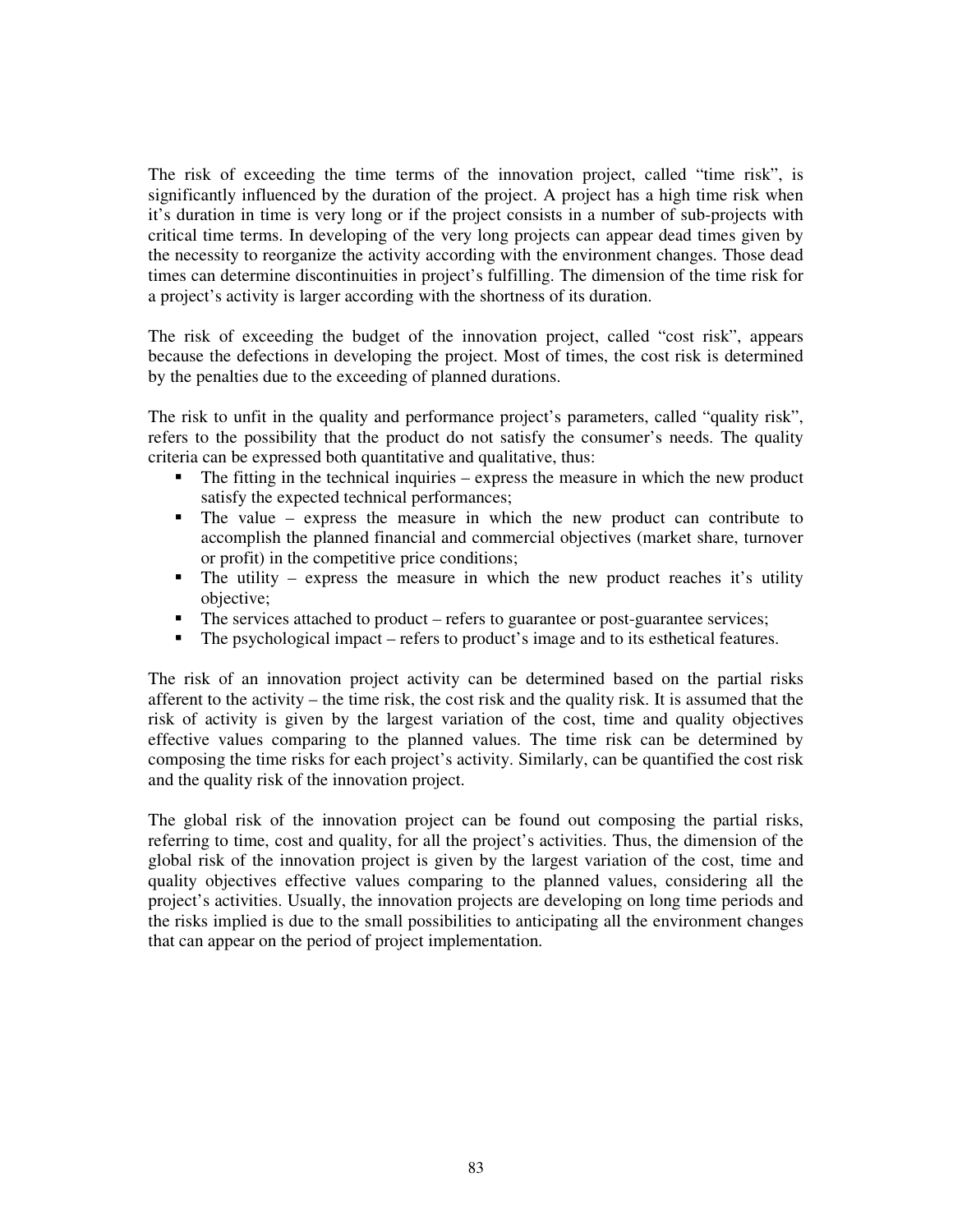The estimations referring to developing way of the innovation projects in the respects of cost, time terms, quality of new products and the revenues associated are based on some inherent inexactitudes, predictable and calculable. The effective values of costs, time terms, quality of new products can fluctuate from the estimated values due to the incomplete information about the future and to the deficiencies in the project coordination and control.

## **2. Possibilities of measuring the innovation project risk**

The great diversity of risk sources for the innovation projects can be expressed by the possibility of appearing unpredicted variations of the cost, time terms or quality objectives. The causes of these variations can be separated in two important categories: quantifiable variations and random variations. The quantifiable causes of the variations refer to the factors that have significant influence on the developing of the innovation project and can be identified and eliminated.

The causes of the random variations have purely random character and refer to unidentifiable sources of risk that cannot be avoided in the developing of the innovation project. In the conditions of fast growing of the technological progress, there are more frequent cases when the unfitting in the planned values of cost, time terms or product quality are due not to a bad planning or bad management but to difficulties to anticipate changes in the technological part of the project. Thus situations are frequently seen in the high technologies domain.

The risk of an innovation project is given by the variations of the effective values of the cost, time terms and quality objectives from the planned values determined by the purely random factors. From statistic point of view, the risk of the innovation project can be calculated with the standard deviation, denoted  $\sigma$ . The main objectives of the project's managers are to identify the uncertainty sources and to take the proper actions to limit the uncertainty and to change it in risk that can be monitored.

The risk management methods allow both the risk identification and the estimation of the impact of some events but without the possibility to establish generally valuable rules. The dimensioning of the innovation project's risk is based on the information's accuracy and promptitude referring to the project, on the generally known methods used to quantify the risk and, not in the last, on the experience of the managers given by the developing of some previous projects. Thus, the manager's role is to eliminate the quantifiable variations and to identify the causes that determine random variations and to minimize the impact of these variations on the new product.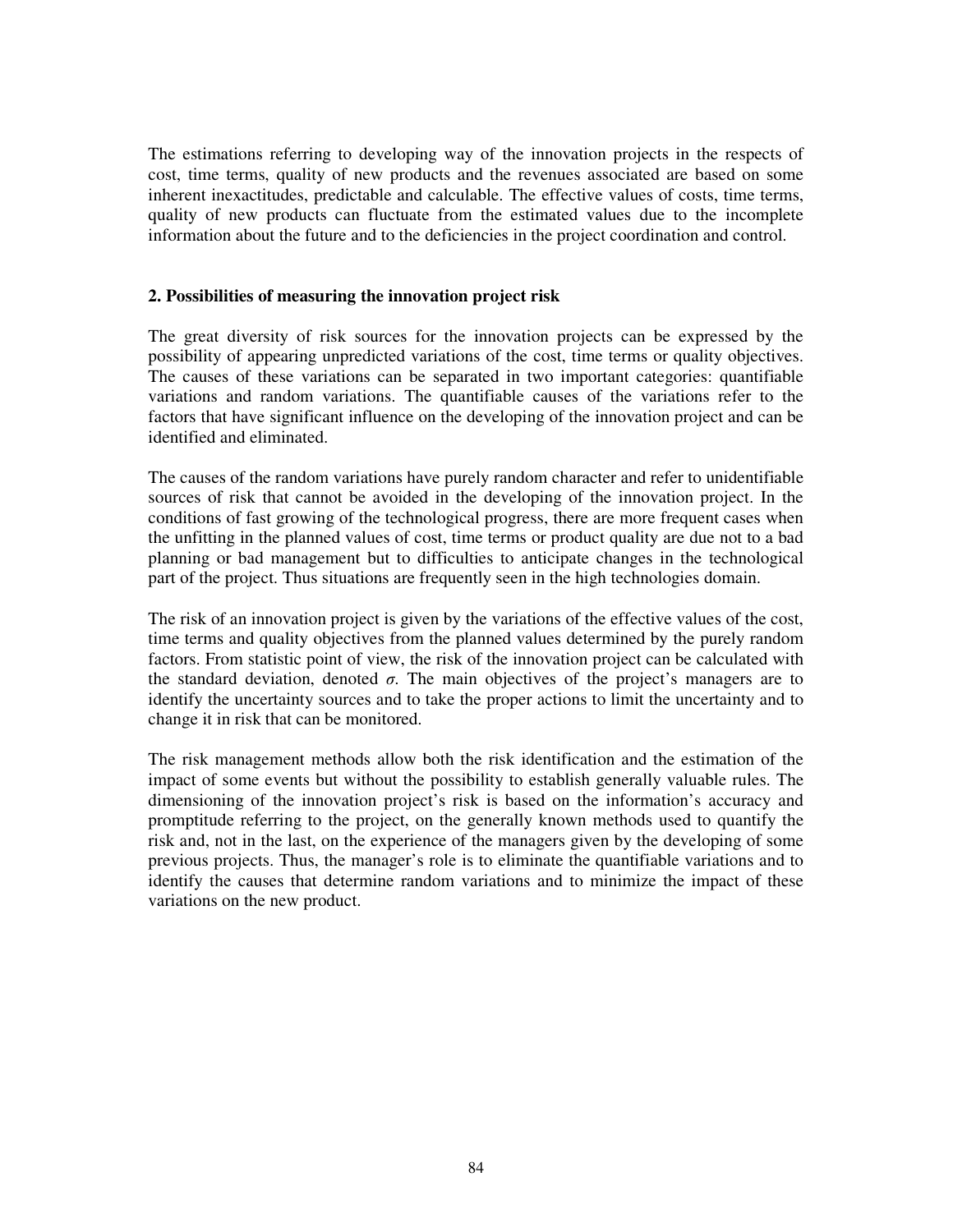Ideally, it is considered that the variation of the effective values of cost, time terms and quality from the planned values dues only to random factors. That means that the effective results average is equal with the estimated average and the distribution of the observed values is symmetric around the mean value. But in the real activity the variation of the effective values of cost, time terms and quality from the planned values dues both to random factors and to quantifiable factors. That situation determines an asymmetric distribution, to left or to right, of the observed valued around the mean value.

The innovation projects with a stable variation in time of the effective values of cost, time terms and quality around the mean are considered to be under statistic control. The risk of these kinds of projects can be quantified and its impact on project can be limited. The projects with fluctuant variation in time of the effective values of cost, time terms and quality around the mean are influenced both by the random factors and quantifiable factors and cannot be put under statistic control. The distribution of the effective values of cost, time terms and quality referring to an innovation project are characterized by the mean, by the variation around the mean and by the shape of distribution.

1. The mean of the observed values  $(\bar{x})$  is calculated as ratio between the sum of the observed values  $(x_i)$  and the number of observations  $(n)$ , after the relation:

$$
\bar{x} = \frac{\sum_{i=1}^{n} x_i}{n}
$$
 (1)

2. The variation of the observed values around the mean is quantified with three statistic parameters:

 The absolute amplitude of variation (*A*) calculated as difference between the maximum observed value  $(x_{max})$  and minimum observed value  $(x_{min})$ , thus:

$$
A = x_{max} - x_{min} \tag{2}
$$

The variance  $(\sigma^2)$  obtained with the relation:

$$
\sigma^2 = \frac{\sum_{i=1}^{n} (x_i - \bar{x})^2}{n}
$$
 (3)

The standard deviation  $(\sigma)$  determined after relation:

$$
\sigma = \sqrt{\frac{\sum_{i=1}^{n} (x_i - \overline{x})^2}{n}}
$$
(4)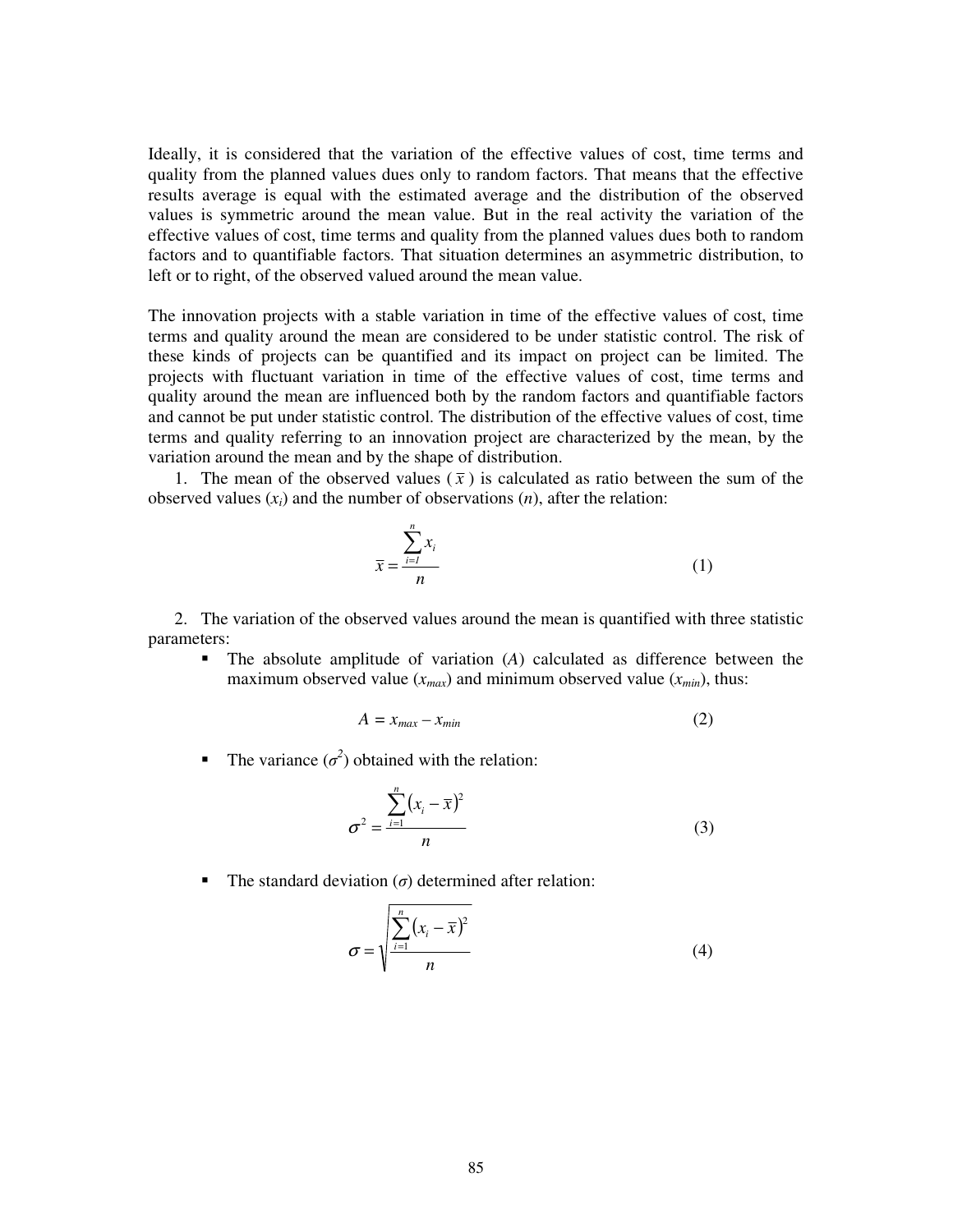3. The shape of the observed values distribution can be given both by a symmetric curve around the mean value and by an asymmetric curve, bended to the left or right. If the variation of the observed values from the planned values is due only to random factors, then the observed values distribution is symmetric around the mean value.

The statistic control of the innovation project is based on the processes statistic control methods [1]. These methods consist in a monitoring methodology used to see the ways to accomplish the objectives and to eliminate the quantifiable causes of variations. In that methodology can be distinguished methods for measuring the risk of unfitting the quantitative objectives (cost, time terms and some performance features) and the risk of unfitting the qualitative objectives.

#### **3. Statistic methods for measuring the risk associated with quantitative objectives**

That methodology assumes to quantify the time risk, the cost risk and the risk of unfitting the planned performance indicators based on statistic control methods. The methods used are:

- The statistic control method for the mean value of the project's objectives (based on statistic tests Laplace and Student);
- The statistic control method for the variance around the mean values of the project's objectives (based on statistic test  $\chi^2$ );

The statistic control method for the mean value of the project's objectives is used when the variability of the effective values of the project is given only by random factors and allows the monitoring of the mean values of the project's objectives [4]. This method can be applied in two variants.

The first variant can be used when the sample dimension is larger than 30 values and the variance of the process is known by previous experience. In that case, the confidence interval for the average of the mean value of the project's objectives is determined with *z* test based on Gauss-Laplace distribution [5], after the relation:

$$
P\left(\overline{x} - z \cdot \frac{\sigma}{\sqrt{n}} \le m \le \overline{x} + z \cdot \frac{\sigma}{\sqrt{n}}\right) = 1 - \alpha
$$
 (5)

Where: P is the probability for the mean value of the project's objectives to be into the confidence interval, also known as confidence level of the test;

 $\bar{x}$  is the mean of the observed values, calculated with relation 1;

z is a critical value from the Gauss-Laplace distribution tables;

 $\sigma$  is the standard deviation of the process, known from previous experience;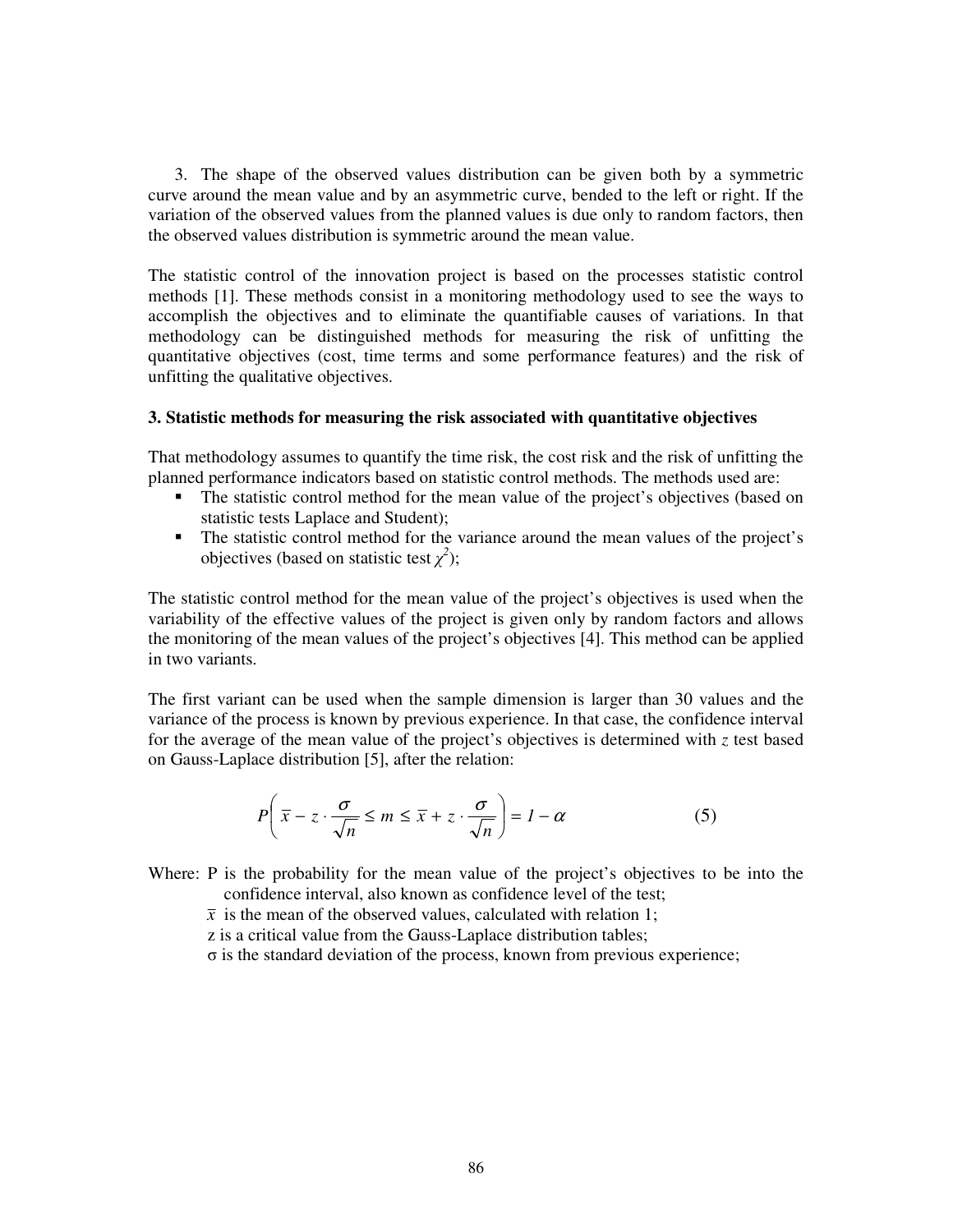n is the sample dimension (larger than 30 values); m is the mean value of the project's objectives; - is the probability for the mean value of the project's objectives to be out of the confidence interval, also known as significance level of the test;

While the mean value of the project's objectives *m* fits in the confidence interval, the variations of the effective mean values from the planned mean values are under statistic control. That means that the variations of the effective values from the planned values are purely random and they not have a significant influence. In these conditions, the innovation project is developing in planned circumstances and can go on. While mean values for some of the projects objectives are not fitting in the confidence interval the variations of the effective values from the planned values are due to quantifiable factors with significant influence. Those factors have to be identified and removed for the good developing of the innovation project. This variant of statistic method can be used only when the project manager has previous experience in the domain and the sample data is very large.

The second variant can be used when the sample dimension is smaller than 30 values and the variance of the process is not known. In this case, the confidence interval for the mean value of the project's objectives is determined with *t* test based on Student distribution [5], after the relation:

$$
P\left(\overline{x} - t \cdot \frac{s}{\sqrt{n}} \le m \le \overline{x} + t \cdot \frac{s}{\sqrt{n}}\right) = 1 - \alpha \tag{6}
$$

Where: *t* is a critical value from the Student distribution tables with  $v = n - 1$  degrees of freedom;

*s* is the standard deviation of observed values from the sample;

The meanings of the confidence interval with Student test are the same with previous variant. The difference consists in the fact that this second variant can be used without previous experience and having a smaller sample date at disposition. The practical results of the first variant are better than the second variant, because the confidence interval determined after relation 5 is more accurate than the confidence interval determined after relation 6. Unfortunately, in a great number of cases, the managers has no previous innovation experience and the available sample data is small, so they are forced to use the second variant with lower accuracy.

The statistic control methods for the variance around the mean values of the project's objectives come to complete the statistical analysis because it is not sufficient to have the mean of the objectives under statistic control. For a good developing of the innovation process it is needed to have both the mean and the variance of the project's objectives under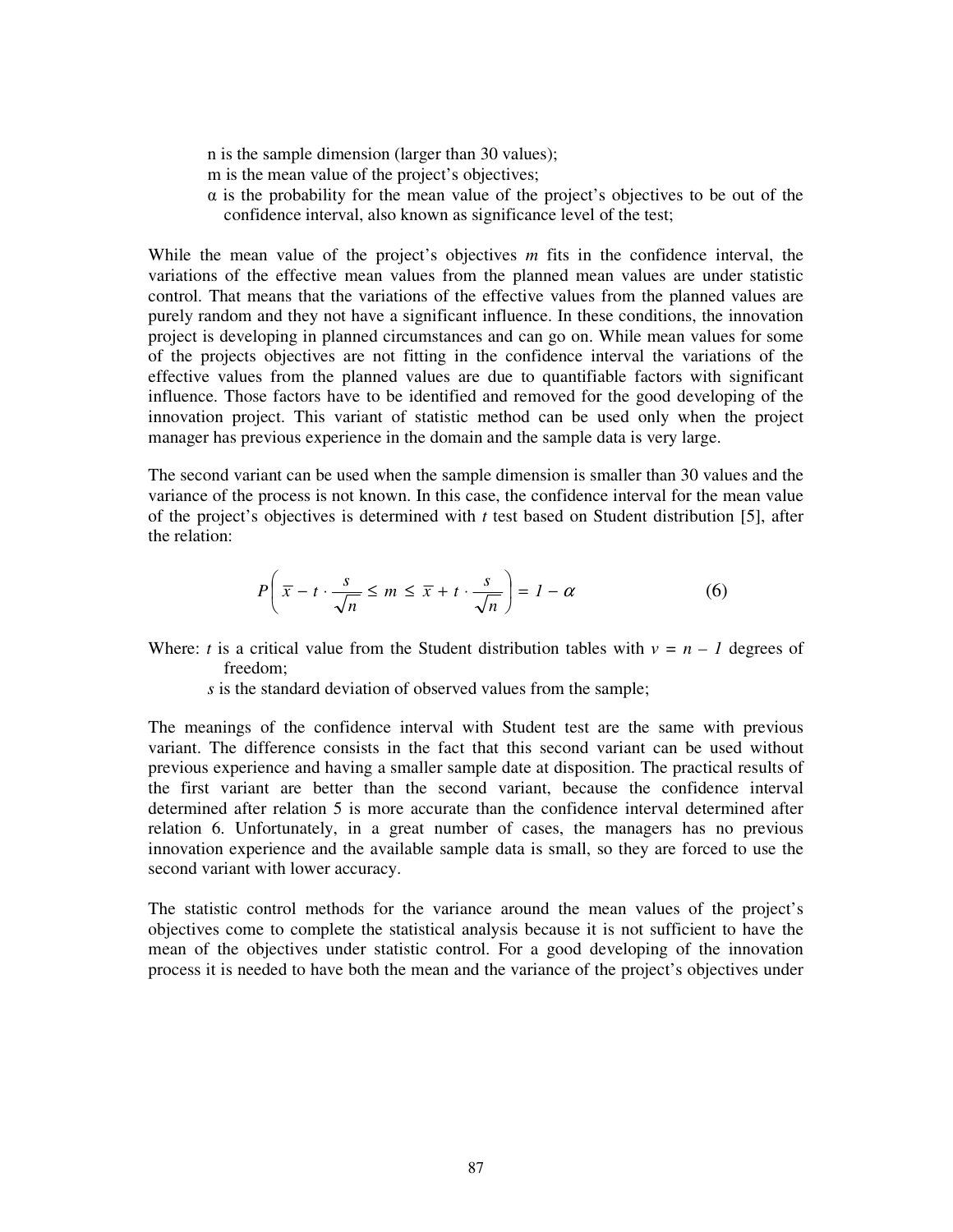statistic control. The confidence interval for the variance around the mean values of the project's objectives is determined with  $\chi^2$  test based on  $\chi^2$  distribution [3], after the relation:

$$
P\left(\frac{(n-1)\cdot s^2}{\chi_{\frac{\alpha}{2}}^2} \leq \sigma^2 \leq \frac{(n-1)\cdot s^2}{\chi_{1-\frac{\alpha}{2}}^2}\right) = 1-\alpha
$$
 (7)

Where:  $s^2$  is the standard deviation of observed values from the sample;

$$
\sigma^2
$$
 is the variance of the project's objectives;  
\n $\chi^2_{\frac{\alpha}{2}}$  and  $\chi^2_{1-\frac{\alpha}{2}}$  are critical values from the  $\chi^2$  distribution tables

When the variance of the project's objectives  $\sigma^2$  fits in the confidence interval, the variations of the effective values from the planned values are under statistic control. When variance for some of the projects objectives are not fitting in the confidence interval the variations of the effective values from the planned values are due to quantifiable factors with significant influence. The statistic analysis has to be conducted on the idea that the mean and the variance of the innovation process must be situated into the confidence intervals on the entire period of the project. If the mean or variance come out from the confidence interval the project manager must intervenes and make the necessary corrections.

#### **4. Statistic methods for measuring the risk associated with qualitative objectives**

The quality features of a new product can be evaluated with several methods and the result consist in admission or rejection to produce that product. A very efficient method is the monitoring of the percentage of defect products generated by the innovation project. This method allows measuring the risk of appearance of quality deficiencies. The method starts with selecting a random sample of products and evaluating the quality features of each product from the sample. Then, the products with quality defects are put separately and is calculated the percentage of the defect products in the total amount of the sample, after the relation:

$$
P_d = \frac{n_d}{N} \tag{8}
$$

Where:  $P_d$  is the percentage of the defect products;

 $n_d$  is the number of defect products from the sample; *N* is the dimension of the sample.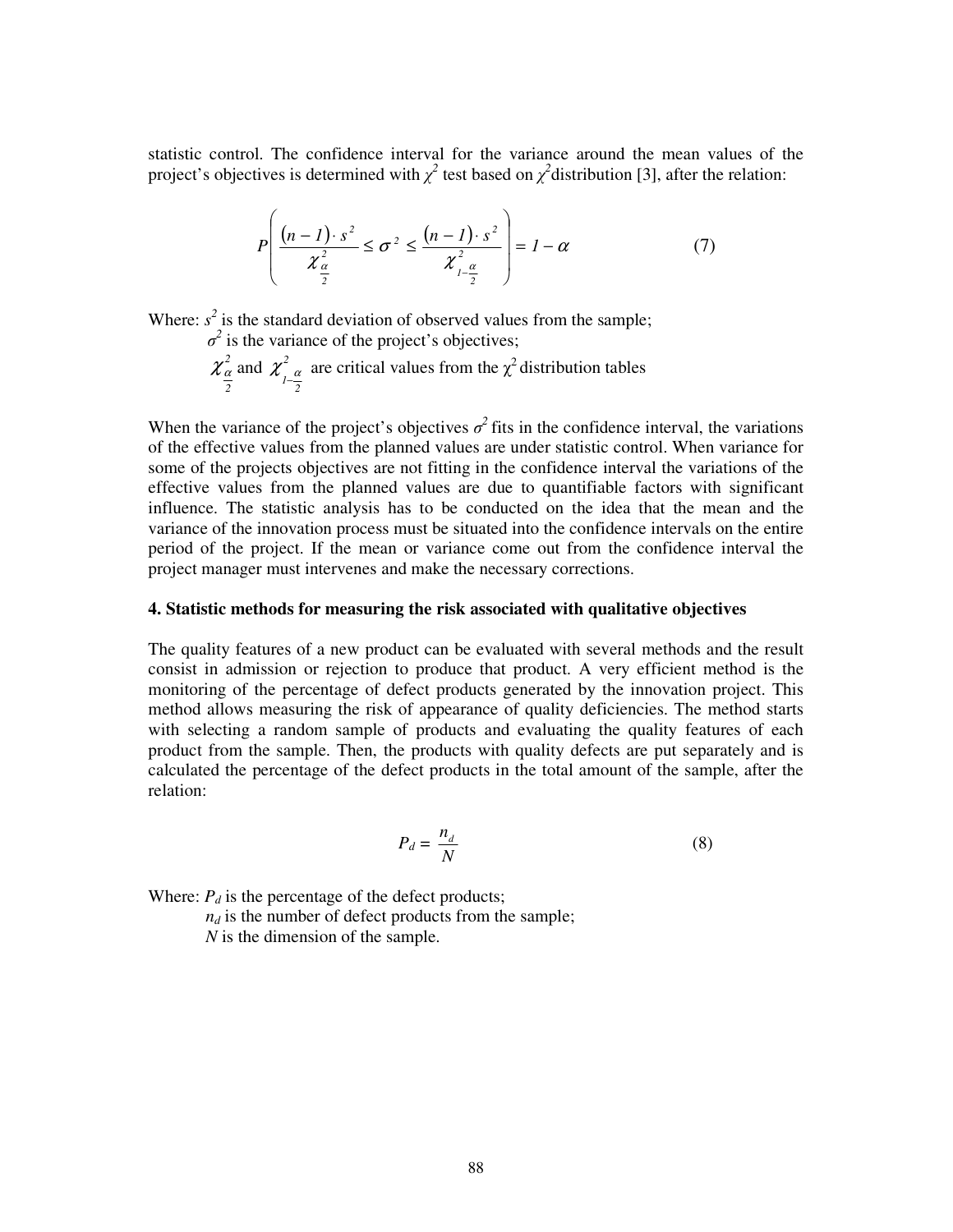The method implies to classify the products in two categories: products with quality deficiencies and products which accomplish the quality standards. A product can fit only into one from these two categories, there is no other alternative. That means a binomial distribution of the observations. For large samples the normal distribution can give an accurate approximation of the observed values distribution. The monitoring of the percentage of defect products generated by the innovation project assumes to cover the following stages [1]:

1. Calculating the standard deviation of percentages of products with quality defects  $(\sigma_p)$  after the relation:

$$
\sigma_p = \sqrt{\frac{\overline{p}(1-\overline{p})}{N}}\tag{9}
$$

In which:  $\bar{p}$  is the mean of the percentages of products with quality defects. In some cases, that mean can be replaced with the established target value of the percentage of products with quality defects for the innovation project.

2. Obtaining the upper limit for the effective values of the percentages of products with quality defects (*ULp*) after the relation:

$$
UL_p = \overline{p} + Z \cdot \sigma_p \tag{10}
$$

Where: *Z* is the normal standardized deviation.

3. Obtaining the lower limit for the effective values of the percentages of products with quality defects (*LLp*) after the relation:

$$
LL_p = \overline{p} - Z \cdot \sigma_p \tag{11}
$$

The upper and lower limits delimitate the confidence interval for the percentage of products with quality defects.

4. Periodically is selected a random sample of *N* products which will be evaluated to discover the quality deficiencies. Then, the effective percentage of products with quality defects from the sample will be determined. If the value obtained is not situated into the confidence interval delimited by upper and lower limits then the variation of the percentage of products with quality defects is given by quantifiable factors with significant impact. The process has to be analyzed and the quantifiable variation factors must be identified and